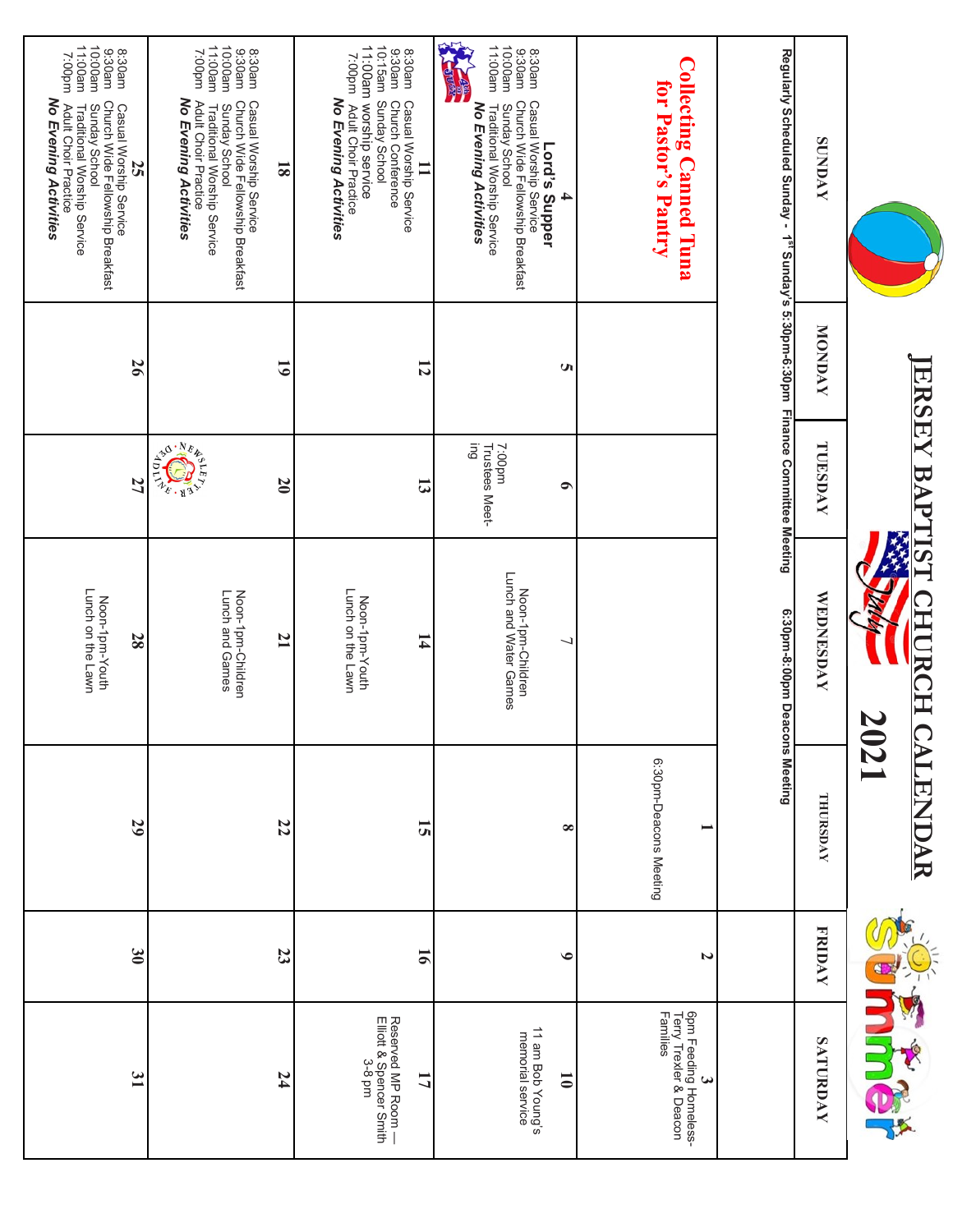#### **Sound/Technology schedule:**

July 4 9 am—A/Dan Hoffman M/Kevin Wattenbarger V/Trey Brown 11 am– A-V/Jared Hager

July 11 9 am—A/Grant Snider M/Wrenn Workman V/Tanner Milner 11 am A-V/David Shields

July 18 9 am—A/Kevin Wattenbarger M/Patrick Cash V/Trey Brown 11 am A-V/Sammy Shoaf

#### July 25 9 am—A/Dan Hoffman M/Wrenn Workman V/Tanner Milner 11 am A-V/Jared Hager

#### \*\*\*\*\*\*\*\*\*\*\*\*\*\*\*\*\*\*

A - audio/sound M - media/graphics/ YouTube V - video/camera

**336-462-4108**

**Keith Owen 336-963-3063** Sammy Shoaf Family Peggy Owen Eric Mainess Family Wallace Glenn Family Michael Glenn Tina Coggin R. L. Williams Family Jr. Walker Family Zack Yontz Family Gary Yontz Lois Koonts Family Roger Hand Jackie Horne Family

**Tim Trantham 336-596-0638** Patrick Cash Family John Willis Family Barbara Mason Family Randy Smith Family Don Leonard Family Ralph Randall Family Alice Koontz Family Sarah Musik Family Stacy Bowden Family Timothy Penninger Family Jonathan Milner Family

## church staff

Family Minister Reverend Megan Hager gantmegan08@gmail.com 704-840-5455

Ministry Assistant jerseybptch@windstream.net Church 336-357-2721

**Mission Statement**  Looking upward, growing inward, reaching outward, and moving forward with

**Vision Statement** 

#### **David Penninger**

Tommy Trantham Louise Lookabill Gerry Lookabill Family Greg Dickens Family Lindsay Smith Family Robert Smith Family James Smith Family Pat & Cole Dunning Brenda B. Smith Brent Lookabill Family Betty Hammonds **336-239-1018**

Barbara Chapman

Carolyn Tutterrow Family Roger Hilliard Family Carol Teeter Paul Penninger Family Carol Hughes Family Trey Brown Mike Myers Family Tony Asbury Family Barbara Trexler Rick Myers Family

## **Kevin Wattenbarger**

#### **336-309-2584** Marshall Parsons Family Robbie Young Family Eddie Smith

Phillip Workman Family Darlene Barneycastle Tim Trantham Family

# Thomas Trantham Family

John Wall Family Ben Ribelin Family Trisha Vinson

#### **Carrie Leonard 336-239-1753**

Kevin Wattenbarger Family

## **Wendy Lewis**

Earl Adams Family Leroy Lemly Sheila Trantham Kevin Pennington Family Rachel Shaw George Smith Family Bob Ketchie Carrie Leonard Family Eric Snider Family Grant Snider Family Jared Hager Family Kristi Louya Family

#### We desire to be a community of believers that loves God and others by connecting

Jesus

people to Jesus. We strive to grow God's kingdom by loving, serving, encouraging, adapting, and being equipped to accomplish God's will.

#### **Top 5 Values of JBC**

- **Worship & Bible Study**
- **Unity**
- **Generosity**
- **A Welcoming Spirit**
- **Loving, Serving, & Supporting our community and each other**

#### **Top 5 Priorities of JBC**

- **Worship & Bible Study**
- **Community Ministry & Missions**
- **Pastoral Care**
- **Ministry with and to families**
- **Informal Social Discipleship**

#### **Addresses**

Vicki Voyles, stationed in Korea. PSC 400 Box 6813 APO AP 96273 (Regular postage applies)

**The Hams** *(Justin, Angie, Austin, Cayla Ham)* **Ave de la citadelle 73 5100 Jambes, Belgium**

#### **Deacon Family Ministry**

#### **Reid Smith 336-225-7216** Bobby Lanning Family Brian Lewis Family Malcolm Myers Family Roger Myers Family Chris Myers Family

Mildred Smith Edith Myers Elliott Smith Family Sue Voyles Logan Ikner Adam Butler Susan Gustafson Family

### **Patrick Cash**

**336-225-1550** Lester Darr Family Frances Koonts Sydney Skeen Family Bobby Joe Owen Family Charles Myers Family Bryan Shaw Carl Lemly Family Dolly Lemly Josh Koontz Family Andy Barbee Family Keith Weaver Family

#### **Debra Randall 336-250-0785**

Connie Carrick Carey Sharpe Family David Smith Family Reid Smith Family Robert Sturdivant Family Charlotte Dougan Gwen Lanning Cindy Grentzinger Family Dan Kalabon Family Clegg Yarbrough Family Dawn Shields Poole Brent & Cindy Todd Terry Trexler Family

#### **Roger Collett 336-669-1528** Aline Lyon George Beeker Family Ruth Swink Sandy Yarborough Family Gerald Moyle Family David Penninger Family Glenn Penninger Family Thomas Penninger Family Shannon Leonard Family Buford Blankenship Family Tommy Jolly Family

#### **Andria Smith**

**336-240-7987** Gene Fritts Family Lester Floyd Family Erma Griffin Ann Bowman Family Keith Owen Family Levi Tait Family Phillip Gregory Family Jean Reid Nicki Hedrick Family Sharon Kepley Family Pat Hollifield

James Baker Family

#### **Terry Trexler 336-357-6441**

Ruth Trexler Kelvin Langley Family Eddie Motsinger Family Bill Smith Family Anderson Everhardt Family Lynn Smith Family David Shields Family Mike Walser Family Gail Sewell Amy Everhart Family Sandra Pickett Roger Collett Family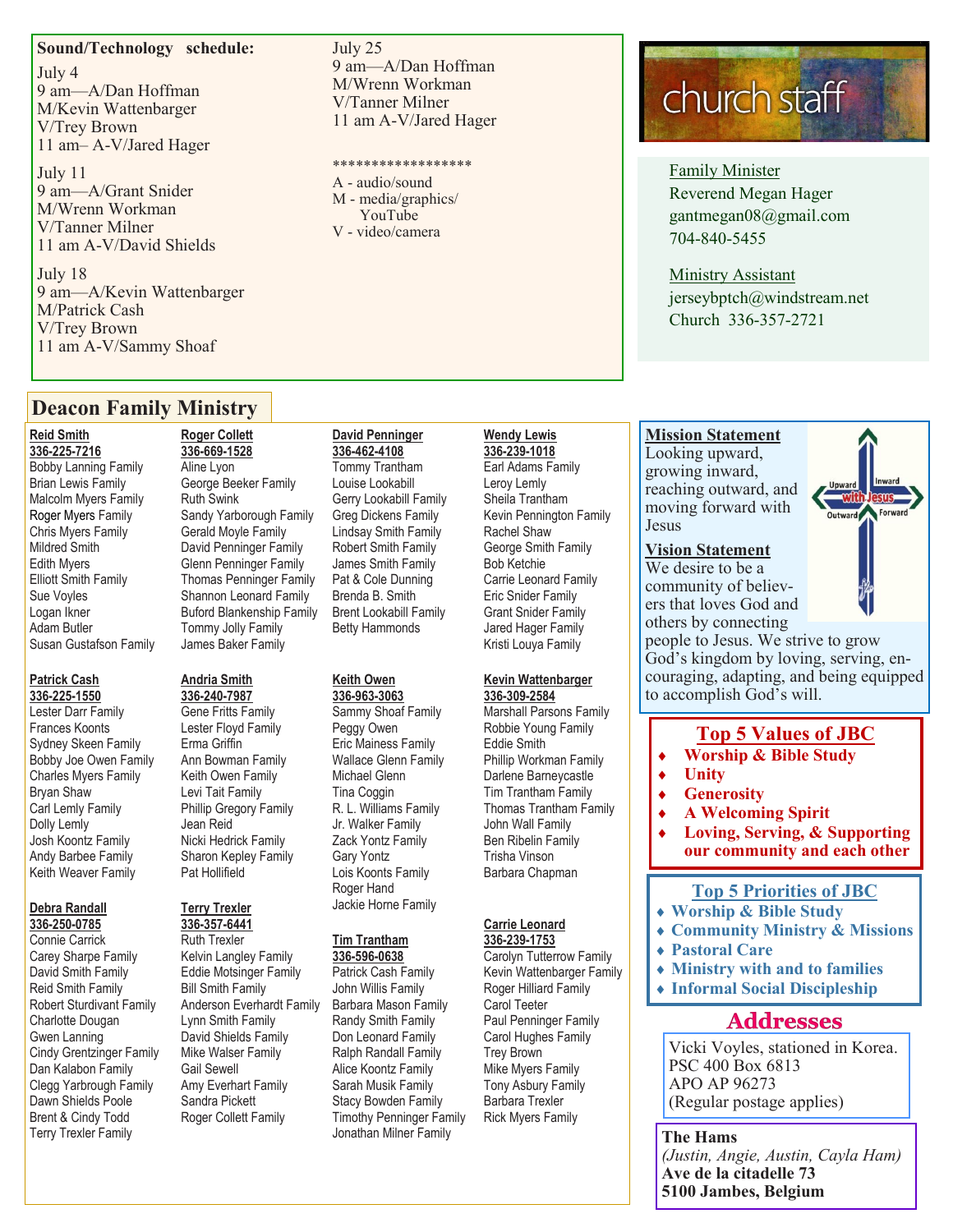# **Jersey Journal**

*Looking upward, growing inward, reaching outward, and moving forward with Jesus*

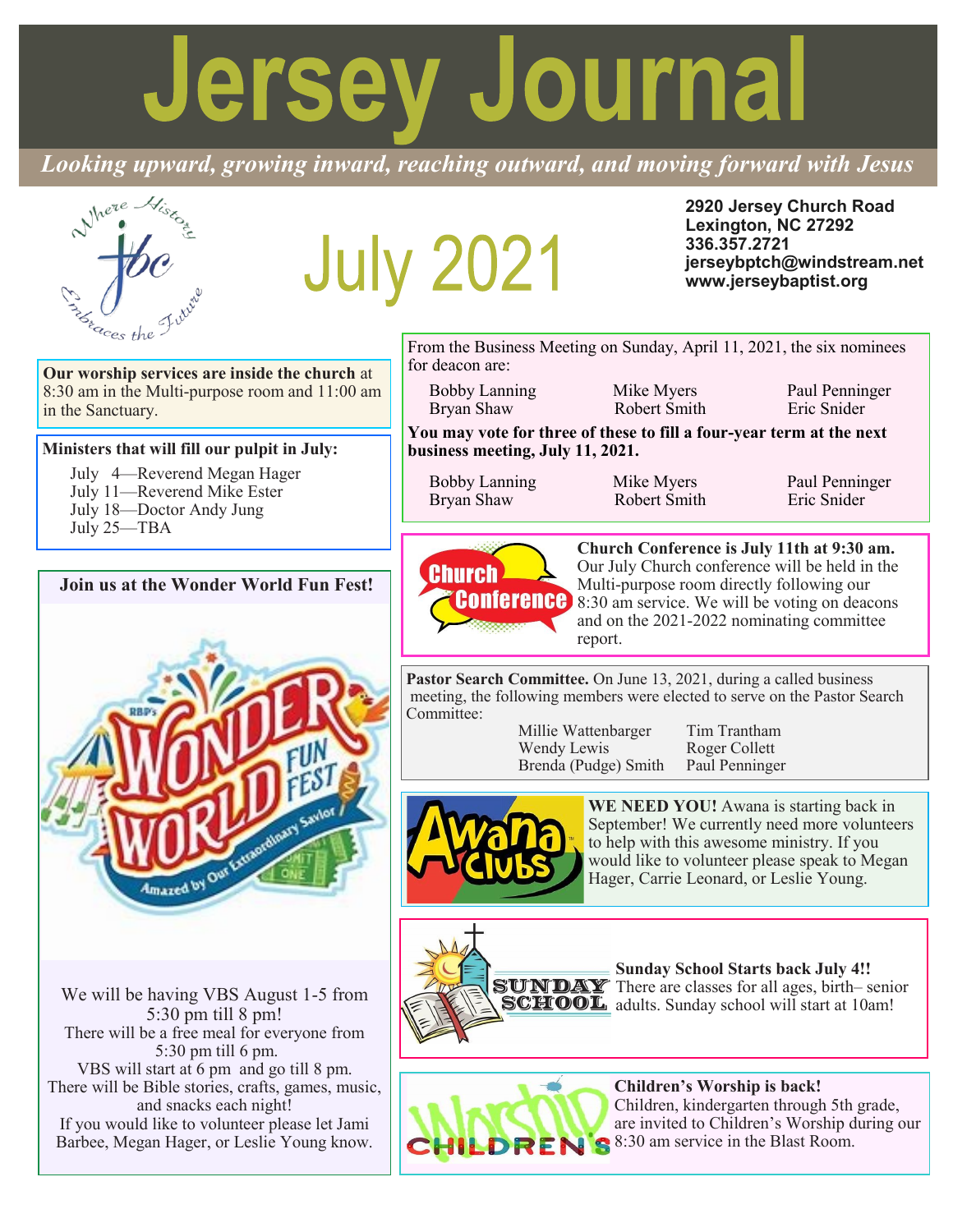#### **From Megan, our Family Minister**

This month the children and youth will be learning the following Bible stories: July 4-Joseph Dreams Disturbing Dreams, Genesis 37:1-11 July 11- Joseph's Brothers Sell Him Into Slavery, Genesis 37:12-36 July 18- Pharaoh Puts Joseph in Charge, Genesis 39:20–41:49 July 25-Joseph Forgives His Brothers, Genesis 42–45

I am so excited that Sunday School and Children's Worship has started back! Children, kindergarten through 5th grade, are invited to be apart of Children's Worship during our 8:30am service. Children will worship through music, crafts, and Bible stories.

Children and Youth have a few things planned for July:

**July 7-Children, Lunch and water games at the church.** Noon till 1 pm. Children bring their lunch. We will eat together and play water games.

**July 11**-Youth (6th grade-12th grade), Lunch on the Lawn. It will be from noon till 1 pm. Youth can bring their lunch. We will eat together, play water games, and have a devotion.

**July 18**-Children, Lunch and games at the church. Noon till 1pm. Children bring their lunch. We will eat together and play games.

**July 26**-Youth (6th grade-12th grade), Lunch on the Lawn. It will be from noon till 1 pm. Youth can bring their lunch. We will eat together, play water games, and have a devotion.

The children had a great time at the splash pad. I know that the children are very excited for Children's Worship and Sunday school to get started again. I will continue to send weekly emails with information and important dates that are coming up.

The youth really enjoyed Lunch on Lawn in June and are looking forward to Lunch on Lawn in July. They are excited for the return of Sunday School. During the summer the middle school and high school class will meet together as one big class. I will continue to send weekly emails with information and important dates that are coming up.

Please pray that this summer the children and youth will grow closer to God and each other through: Sunday school, Children's Worship, VBS, and our times of fellowship this summer.

#### **Records**

#### June Records

Total tithes & offerings - \$23,201.45

#### *Other Monies given in May/June*

- Missions-The Ham's 350.00
- NC WMU 100.00
- Pastor's Pantry 170.00
- Blessing Box 30.00
- SS Luncheon 100.00
- Senior Meals 50.00 • Memorial/Sara Knapp/
- Baptist Children's Home 150.00

#### **Attendance**

| May $30-9$ am       |    |
|---------------------|----|
| $11$ am             | 56 |
| June $6-9$ am       | 81 |
| $11 \text{ am}$     | 58 |
| June 13–8:30 am     | 91 |
| $11:00 \text{ am}$  | 47 |
| June $20 - 9:00$ am | 72 |
| $11:00 \text{ am}$  | 53 |
|                     |    |



 **Canned tuna for Pastor's Pantry is needed during the month of July.** Baskets are located in both building entrances for your donations. Your gift of just \$10

will buy \$120 worth of food through the partnership with Second Harvest Food Bank. In May, 587 individuals were served and 3,810 bags of food were distributed. 11 families; 30 individuals received emergency bags of food.



**\*Empty grocery bags** are needed at this time.

**We continue to collect used stamps for Alliance Stamp Ministry.**  The income for these stamps goes to support preparation, publication and distribution of a Spanish language curriculum for Sunday

Schools. More than 50 lesson series have been published and are being used in churches of 40 different denominations in Spanish speaking countries in Latin America & the USA. Please leave a border of 1/4 to 1/3 inch of paper around the stamp and leave your donated stamps in the church office. Do not leave metered mail or permit number postings. Needed: presorted, non-profit, bulk mail and pre-sorted stamps stuck on the envelope corner. If the postage is printed on the envelope, this can also be used.